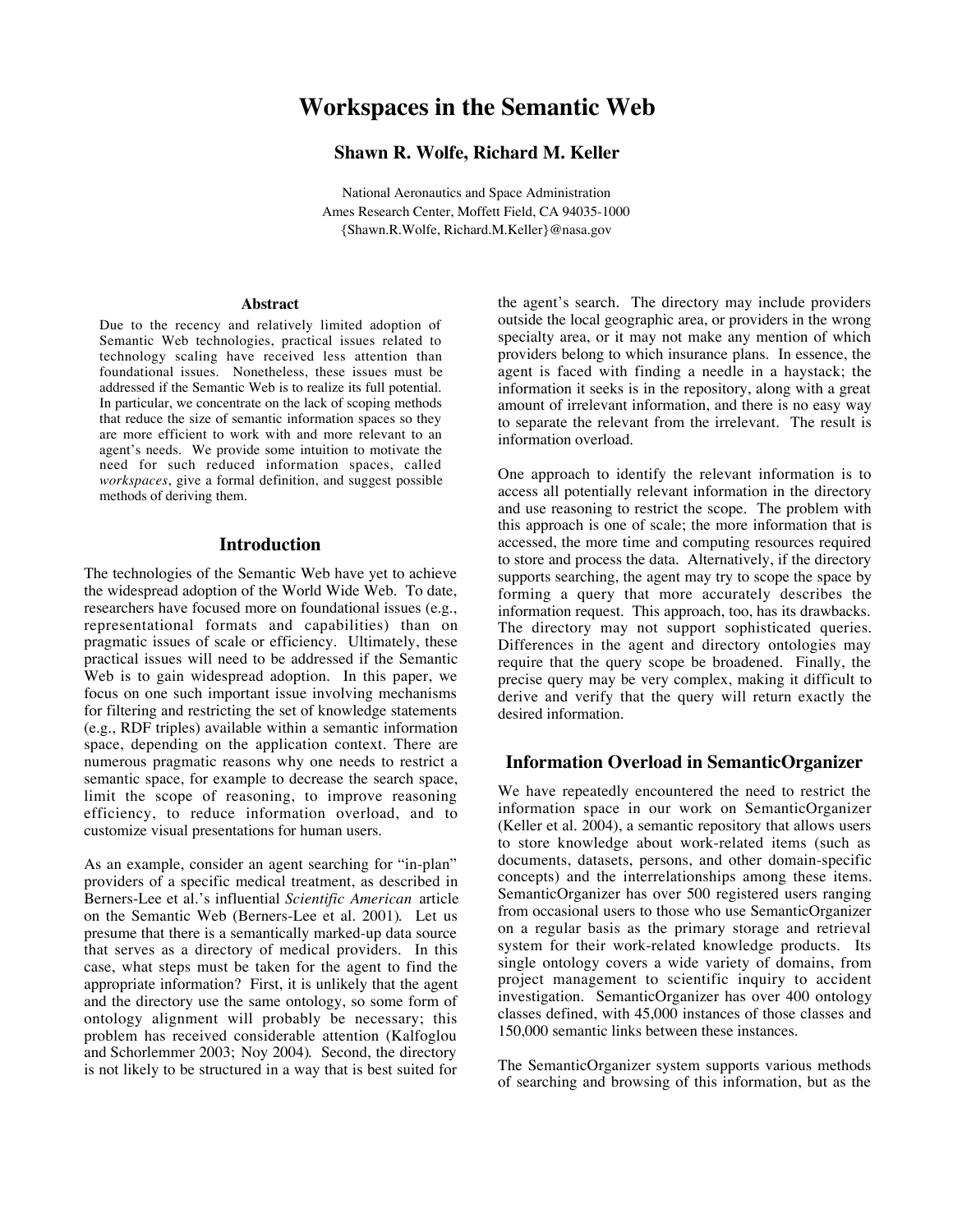size of the repository grows, it produces more dense information displays and voluminous search results – even though much of the information displayed to a user may be irrelevant to their current needs and work context. This problem has forced us to consider methods of restricting the user's information space.

Access permissions, defined on instances within SemanticOrganizer, reduce the amount of information available to a given user but do not fully solve the problem. Because access permissions are intended to prevent unauthorized access rather than access to irrelevant information, they are not an appropriate mechanism for restricting the information space based on relevancy: the problem is not what is accessible, but what is relevant to the user. SemanticOrganizer partially addresses this by allowing users to restrict their semantic space to only instances of certain concepts (i.e., filtering out instances of irrelevant classes). Nonetheless, finer-grained techniques are needed to further reduce information overload -- there may be irrelevant instances of a relevant concept, and irrelevant knowledge statements (i.e., RDF triples) that refer to a relevant instance.

It is possible to view the process of restricting an agent's information space in terms of a series of filtering operations. Consider the following example. Imagine that an accident investigator is browsing information in the SemanticOrganizer repository to orientate herself with a near-miss accident involving equipment failure during an experiment performed in a wind tunnel. Some information would be protected through access permissions and would not be available to the investigator, for instance, the salaries of the employees stationed at the wind tunnel. However, additional information could also be filtered out as irrelevant to *any* investigation, for instance, the investigator's salary. Finally, information that is both relevant to investigations in general and accessible to the investigator, but *not relevant* to the investigation at hand could be filtered out; for instance, water samples taken at the wind tunnel during a previous investigation of a *Legionella pneumophila* outbreak. The information that remains after all the filtering operations are complete is considered part of the investigator's current *workspace*.

The information-scoping problem we have encountered in SemanticOrganizer is a specialization of the more general problem of establishing a common context for communication between two agents, with our specific agents being SemanticOrganizer, on one hand, and a human user, on the other. Our human agents are resource bound just as software agents are, with limits on time and processing power. By establishing a shared context appropriate for the current situation, users can increase their efficiency when "conversing" with SemanticOrganizer. In particular, users will spend less time aligning their mental models to that of SemanticOrganizer. In addition, since the amount of information in a workspace is a subset of the overall information space, users will spend less time sifting through irrelevant information.

## **Related Work**

The problem of restricting an information space to a relevant subset has been the focus of information retrieval (IR), where the problem is usually regarded as retrieving a set of documents from a corpus (see (Salton 1983) for an overview). Typically, the user selects some set of keywords that capture the area of interest, and these keywords are used to query the corpus. The bulk of information retrieval techniques do not make explicit use of semantics, and instead use statistical methods to retrieve relevant documents.

Search queries can be viewed as another way of restricting one's view to a relevant subset. Unlike information retrieval techniques, the search terms must explicitly characterize the subset. Query languages are usually quite expressive, but precise query results often require highly complex queries. As a result, query languages alone are not ideal for adequately scoping the relevant subset. Query languages for the Semantic Web are still evolving, with a variety of languages currently available (Haase et al. 2004). In databases, views defined by queries have been used to limit the scope of subsequent operations. Similarly, variants of RQL have been designed to define a view on a Semantic Web (Maganaraki et al. 2004; Volz et al. 2002).

We have previously suggested a method of restricting a user's view of a semantic repository by choosing a subset of an ontology called an *application module* (Keller et al. 2004). Each application module contains only the classes that are relevant to a particular domain. Knowledge statements that refer to instances of classes not in the application module are filtered out. In addition to filtering, application modules provide some presentation characteristics that allowed users to view instances using their own terminology.

Noy and Musen devised a method for specifying a subset of an ontology through traversal (Noy and Musen 2004). Their focus was primarily on facilitating ontology re-use. Rather than exporting an entire ontology, a user could formulate the relevant portion of the ontology by specifying key concepts and then traversing to related concepts using a traversal directive. Since a procedure can be specified to define the desired subset of the ontology, rather than explicitly choosing the ontology, traversal views offer a greater flexibility and dynamism than the application modules of Keller et al.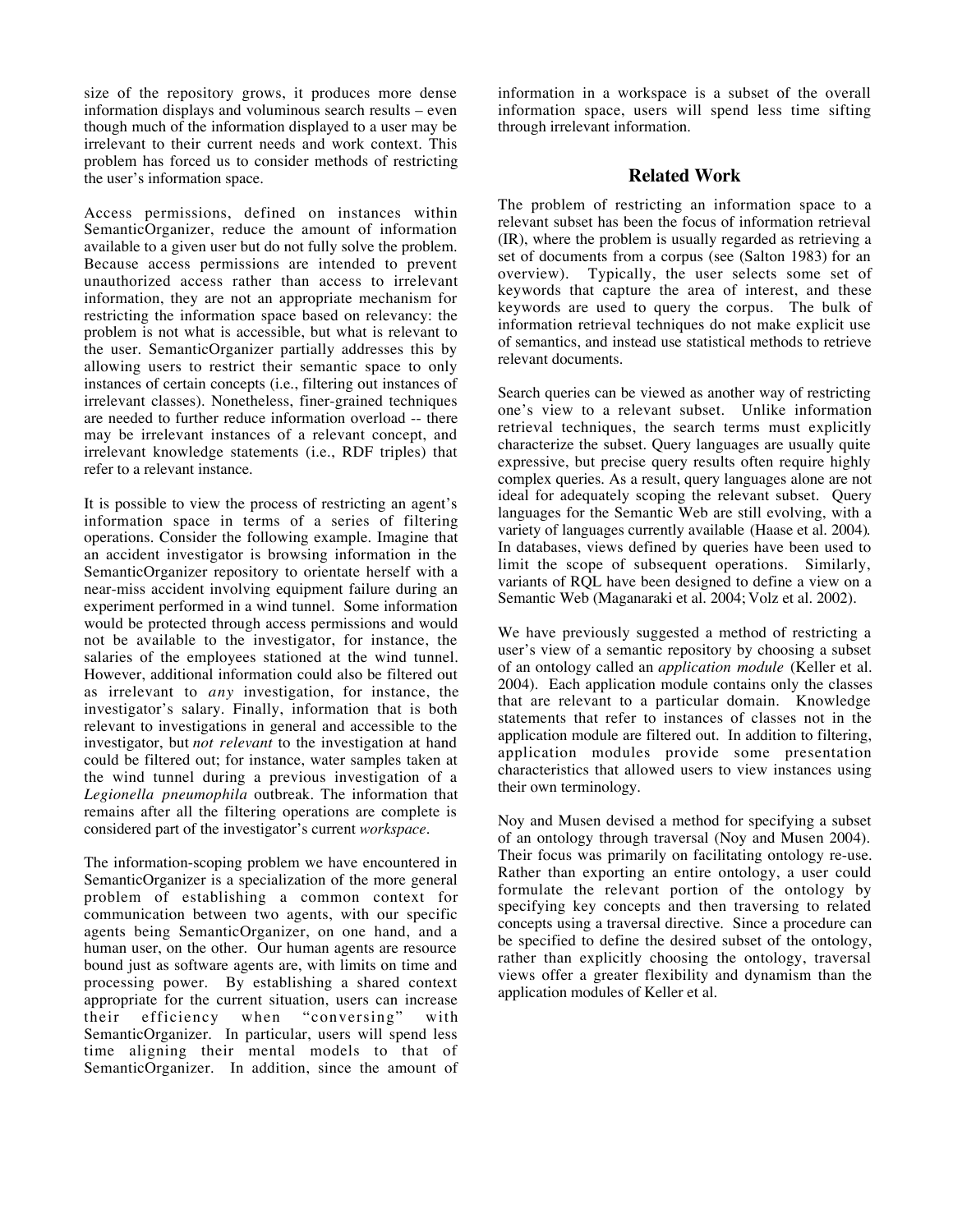#### **Examples of Workspaces**

What constitutes an effective workspace will change over time, depending on the intent of the agent. To illustrate the circumstantial nature of workspaces, we present illustrative examples describing the types of workspaces required by an investigator named John during various phases of his work as part of an accident investigation team.

#### **Workspaces Based on the Domain**

As John joins the investigation team, his first objective is to familiarize himself with the investigation conducted thus far. John is primarily browsing through the information related to the investigation at this point; he does not have specific information to search for nor does he know what kind of information is available. To support this initial browsing activity, it makes sense to restrict the workspace to only those knowledge statements that apply directly to the investigation at hand. Other information, such as similar investigations at other sites or other investigations at the same site might prove useful to John at a later time, but would currently only make his initial orientation more difficult.

#### **Workspaces Based on a Specific Goal**

As John becomes more familiar with the investigation, he naturally proceeds to develop hypotheses, for instance, that poor maintenance procedures led to the failure of a particular machine part. To test his hypothesis, John wishes to restrict his view to only those knowledge statements that relate to the machine of interest and/or maintenance. However, John may choose to consider historical information from other investigations relating to these topics, to find other examples of failures, changes in maintenance procedures, or previous uses of the failed part.

#### **Workspaces Based on Time**

Over time, the shape of the investigation changes; new evidence has eliminated some hypotheses and led to new areas of inquiry. To keep abreast of the growing areas of the investigation, John restricts his workspace to include only knowledge statements that have been recently added, for instance statements added during the last week. By doing so, John is directed towards new evidence that would need to be evaluated as well as new hypotheses developed by his co-investigators. Older knowledge statements are no less true, but are no longer novel and therefore of less interest.

#### **Workspaces Based on Task**

Finally, as the investigation wraps up, John is tasked with developing a report of the investigation's findings and recommendations. John needs to consider information from all phases of the investigation now, not just the most recently added. However, he is less interested in the details

of supporting evidence than in the proven hypotheses, and has no interest at all in the disproven hypotheses. Though John is primarily interested in the current investigation, he wants to bring information from other investigations into his workspace, for example if they discussed findings related to the investigation at hand.

These examples support our viewpoint that the notion of an "appropriate" workspace within SemanticOrganizer is a highly situated notion; the subset of knowledge statements that are relevant to the user at any given point in time depends on the user's work context.

#### **Workspace Definition**

Having developed our intuition about workspaces, we now present a more formal definition, illustrated in Figure 1. A workspace is defined with respect to two agents, one a source of information (an information-providing agent: IPA), and the other a requestor of information (an information-requesting agent: IRA).

Let  $KS_{IPA}$  be the set of knowledge statements held true by the IPA.

Let  $P_{IRA} \subseteq KS_{IPA}$  be the subset of statements that the information-providing agent chooses to publish to the information-requesting agent.

Let  $R_{IRA} \subseteq KS_{IPA}$  be the subset of statements that fit some notion of relevancy held by IRA.

Let  $C_{IRA} \subseteq KS_{IPA}$  be the subset of statements that can be mapped into the vocabulary used by the IRA. (We assume that there is a partial mapping from statements in the IPA's vocabulary to statements in the IRA's vocabulary – an ontology alignment.)  $C_{IRA}$  constitutes the subset of the IPA's statement that the IRA can understand.

With respect to a given IPA, a workspace, W, is defined for a given IRA as follows:

$$
W = P_{IRA} \cap R_{IRA} \cap C_{IRA}
$$

The workspace for the information-requesting agent is thus defined as the subset of the information-provider's knowledge that the agent is allowed to see, that it can understand, and that is relevant.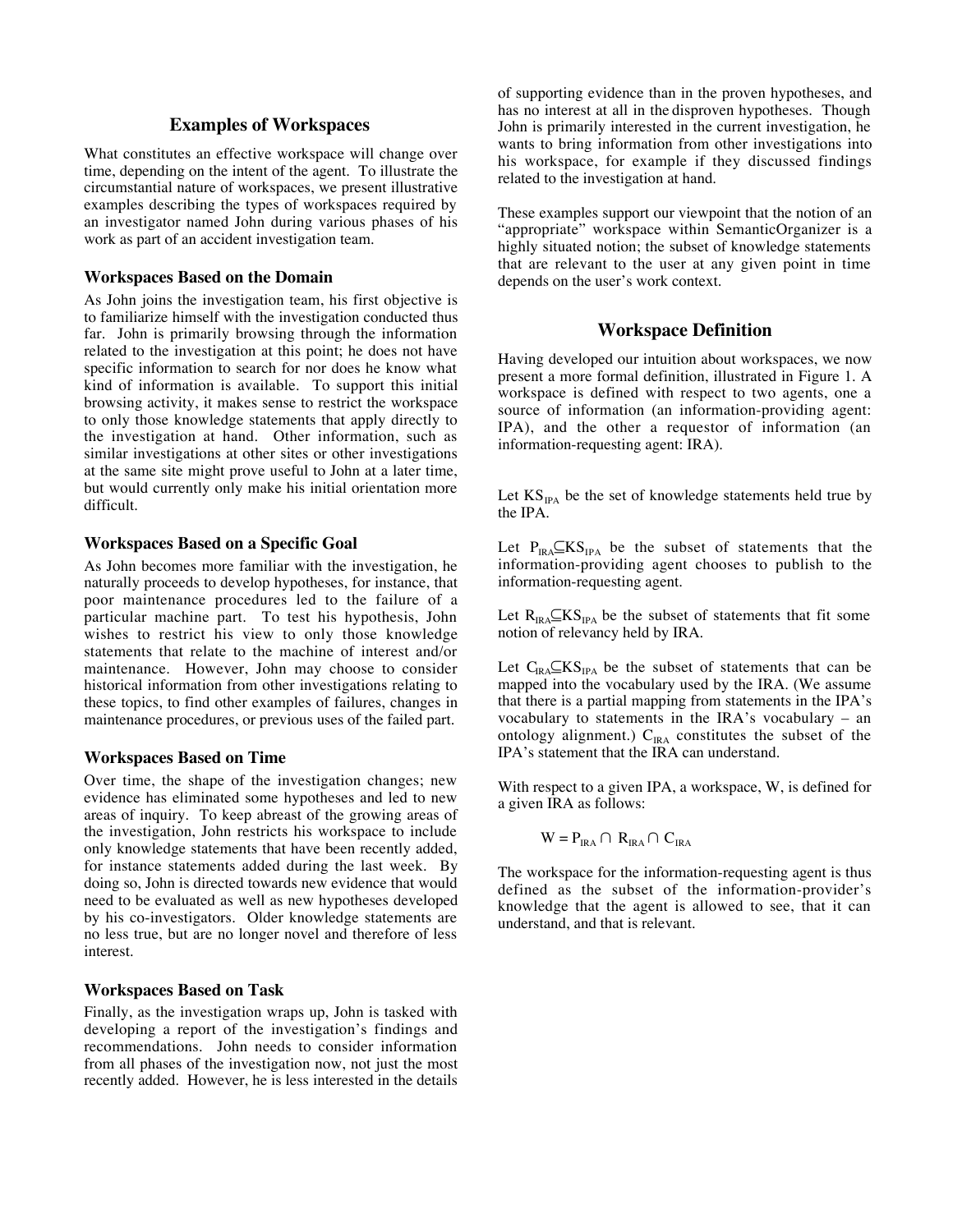

**Figure 1**: A graphical depiction of a workspace, W, defined for an Information-Requesting Agent (IRA) querying an Information-Providing Agent (IPA). At left is the set of knowledge statements (KS) held true by the IPA; at right is the set of knowledge statements expressible by the IRA. W is defined by the intersection of three subsets of statements held by the IPA: P is the set of statements that the IPA has published to the IRA; R is the set of statements that are relevant to the IRA; and  $C_{IS}$  is the set of statements that have a mapping into the vocabulary understood by the IRA

#### **Deriving Workspaces**

To derive a workspace, all three of its component subsets must be known. We will presume that the information provider already knows what knowledge statements it is willing to divulge to the information requester, i.e., that it already knows what information it must keep private. Deciding what statements can be translated to the information requester's ontology necessarily involves ontology alignment, another hard problem unto itself that is an area of active research. Within the SemanticOrganizer system, the need to align these ontologies was obviated by *application bundles*, in which ontology specialists customize the master ontology based on the information requester's vocabulary. In what follows, we will concentrate on how to define the third subset – the subset of knowledge statements  $(R_{IRA})$  that fit some notion of relevancy for the information requester. We present three ways to define or derive this *relevant subset*, with each method varying with respect to the amount of semantic interpretation required.

### **Derivation Via Explicit Selection**

The simplest, most obvious method is to manually select the relevant subset of statements, for example by a human knowledge engineer familiar with the agent's context of usage. Manual selection results in the highest quality definition of the relevant subset, but requires the most effort. This method is justified if the manual labor can be amortized over many uses by one or more information requester. For instance, once a workspace is defined for a particular investigation, it could be shared by all the investigators. On the other hand, this method represents no overall reduction of effort if the workspace is used once or infrequently. As with any subset selection method, additions to the overall set of knowledge statements  $KS_{\text{IPA}}$ would require updating of the relevant subset; since this method is manual, updating can be a significant concern, depending on the frequency of updates.

#### **Derivation Via Description**

An alternative to manual selection of relevant knowledge statements is to declaratively describe the relevant subset in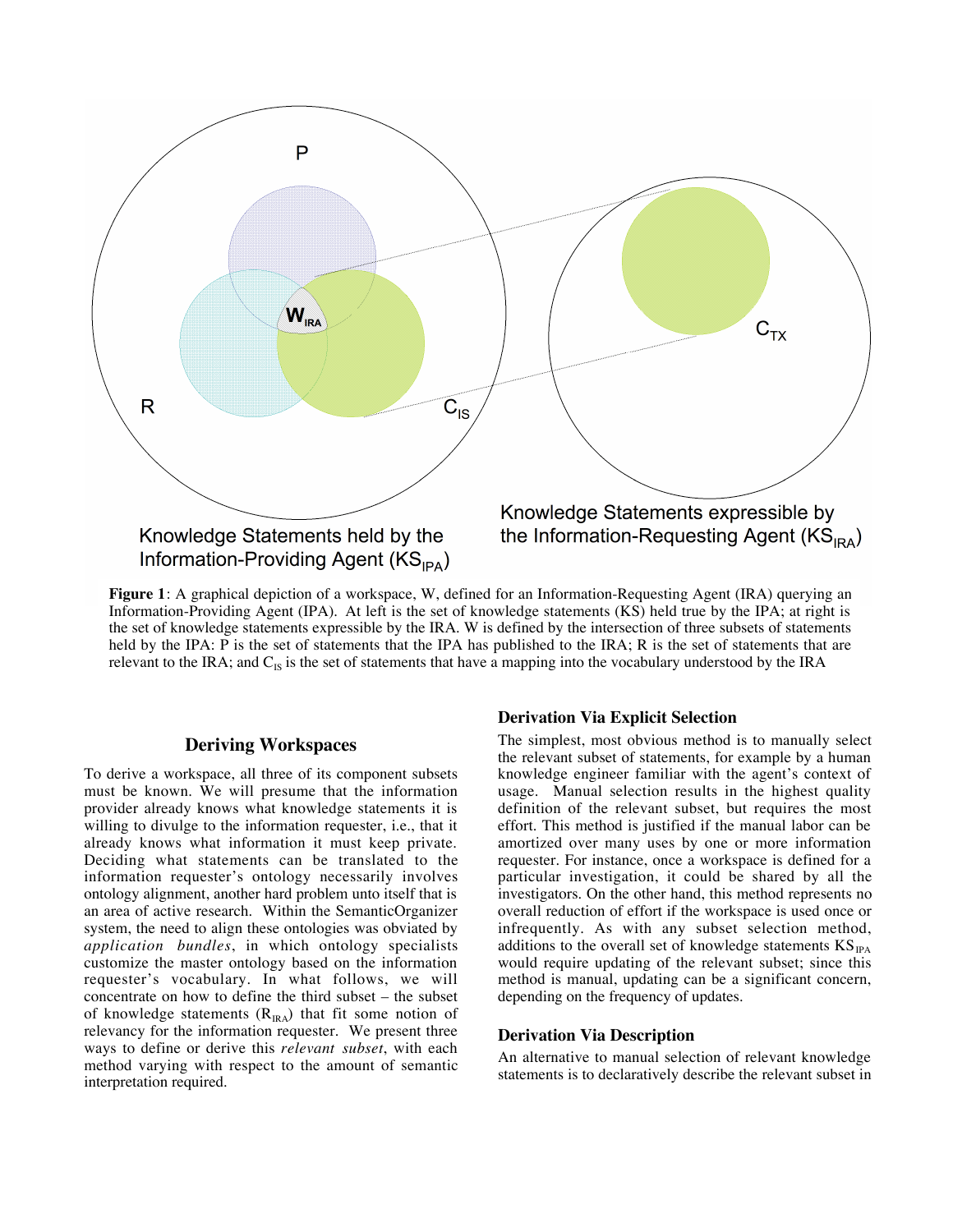terms of a formal language. The description represents an abstraction of the relevant subset and should require less manual effort to construct than the explicit selection. In contrast to the explicit method above, as knowledge statements are added to  $KS_{IPA}$ , the existing description would be used to make the selections, requiring no further effort. This method requires less work than the manual method, but produces a relevant subset that contains a higher number of both irrelevant knowledge statement (false positives) and missing relevant knowledge statements (false negatives).

# **Derivation Via Ontology-Neutral Learning Methods**

Finally, learning methods that use ontology-neutral approaches could be used to drastically reduce the amount of effort required for an agent to define the relevant subset. Such approaches are based on either structural properties of the information space, such as graph connectivity, or metaconcepts and relationships that are relevant across ontologies (for instance, utilizing subsumption or identity relationships, but not domain specific relations). These learning techniques would require limited input if at all – possibly a few training examples. The use of limited amounts of input and lack of domain knowledge will generally result in less accurate results than the previous two more knowledge-intensive methods. Nonetheless, due to the amount of labor involved in manually choosing the relevant subset or describing the relevant subset, such automated methods offer a useful alternative when lower quality subsets are acceptable.

# **A Simple Experiment**

In order to start exploring the space of domain-independent learning approaches, we turned again to the investigation domain of SemanticOrganizer. Four mishap investigations have been supported in SemanticOrganizer (Carvalho et al. 2005): the Columbia shuttle, CONTOUR probe, HELIOS autonomous aircraft, and Canard Rotor Wing (CRW) investigations. Much of the information in these investigations is disjoint, since they occurred at different times, as part of different missions, and involved nearly completely disjoint mission teams. Moreover, most of the common information that could have been included within several investigations was instead (re-)defined separately as part of each new investigation. Therefore, there were very few common *instances* among the investigations. There were a few links crossing between instances included in different investigations, though not many.

## **Experiment Setup**

We considered the case of a single user who has access to information in several investigations, but needs to restrict his view to the subset of information relevant to a single investigation. To define a gold standard for evaluating the formation of the relevant subset, we accessed the accounts

of other users who each had involvement in only a single investigation. We used the access permissions of each other user to define the relevant subset of instances for their investigation. In order to simplify the experiment, we focused only on identifying relevant *instances* rather than considering the more numerous relevant *knowledge statements*.

Our goal is to derive these relevant subsets of instances automatically – in this case to derive each subset of instances relevant to a specific investigation. Using the information available to us in SemanticOrganizer, we devised the following experiment. First, we took the union of all the instances and links available to the aforementioned user from all four accounts- this constitutes the items accessible across investigations. Second, to restrict the area to only the domain of investigations, we filtered out all information that was not part of the domain of discourse of investigations (for instance, some information on the ontology itself was represented). Finally, we created a simple algorithm to group the instances into clusters around each investigation.

## **The Algorithm**

Our algorithm takes as input a network of nodes and edges (e.g., an RDF graph), already filtered by permissions and an area of discourse, and *focal instances* that define relevant subsets of instances. Each focal instance is the starting point for a cluster; in our experiment we had four such focal instances, namely each instance of the *Investigation* class. The algorithm produces as output one subset of instances for each focal instance. These subsets may overlap, and the union of these subsets may not include all instances from the original graph. We used the shortest path through the network from an instance to each focal instance as a simple heuristic for deriving the subsets. Each instance was placed within the cluster of the focal instance to which it was closest; if it was equally close to more than one focal instance, it was put in the cluster of each such focal instance. We present the pseudocode of this algorithm below:

For every focal instance *F*

Define  $S_F = \{\}$ 

For every instance *n* in *G*

Let *C* be the set of focal instances closest to *n* 

For every focal instance *F* in *C*

Add *n* to  $S_F$ 

**Return**: All sets  $S_F$  corresponding to each focal instance *F*

Our intuition was that this algorithm should perform well on this particular task. However, the network was connected, with a path existing from every node to every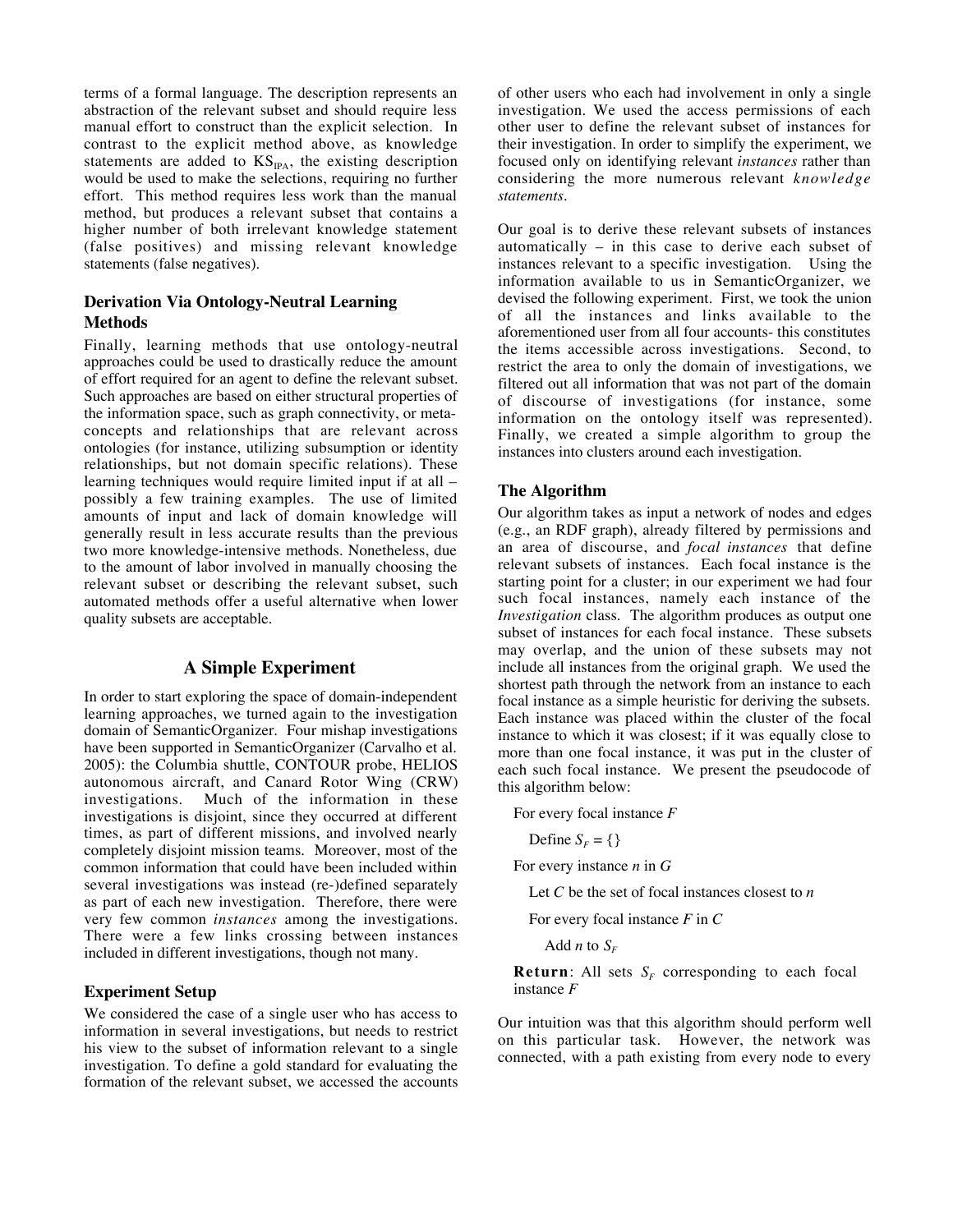other node, so it was possible that the algorithm would not perform well at all.

#### **Experimental Results**

On this particular experiment, the algorithm outperformed our expectations. We evaluated the quality of the derived subsets of instances in terms of the information retrieval measures of recall, precision and F-measure (Van Rijsbergen 1979) (Table 1).

|                | Correct | Size of Size of Recall<br>Derived |      | Precision | $F-$<br>Measure |
|----------------|---------|-----------------------------------|------|-----------|-----------------|
|                | Subset  | Subset                            |      |           |                 |
| <b>CRW</b>     | 349     | 336                               | 0.82 | 0.85      | 0.83            |
| Columbia       | 4299    | 4212                              | 0.97 | 0.998     | 0.98            |
| <b>CONTOUR</b> | 1033    | 992                               | 0.96 | 0.998     | 0.98            |
| Helios         | 1461    | 1444                              | 0.99 | 0.999     | 0.99            |

**Table 1**. Evaluation of derived subsets for each investigation.

Despite these extremely high outcome measures, the conclusions that we can draw from this experiment are very limited. The domain was clearly well-suited to the algorithm's shortest-path heuristic since it had easilydefined subsets that had very little overlap and linkages between subsets. Furthermore, artificial changes to the domain decreased the number of links between subsets: instances that could have been in multiple subsets were often redefined separately in each, and the access permissions on the different areas made linking across subsets difficult. Though we feel that though these circumstances have probably inflated the results somewhat, this algorithm would still perform reasonably without the artificial changes. However, not all domains are likely to have such neatly separated relevant subsets, and the performance of this simple algorithm on such a domain is unknown.

## **Discussion**

While our experiment does not show that the simple shortest-path algorithm presented would be adequate in general, it does show that there is promise in exploring relatively ontology-neutral methods for deriving relevant subsets. Indeed, for the investigations modeled in SemanticOrganizer, we could have used this method to derive the subset of instances relevant to each investigation with excellent results. Though we have not extended the algorithm to consider individual knowledge statements instead of instances, we could do so by including all knowledge statements that refer only to instances in the relevant subset and excluding all that refer to instances outside the subset.

Ultimately, we do not believe that ontology-neutral automated techniques alone will be adequate in most cases. Rather, we suggest that they could be used to generate an

initial, rough cut of the relevant subset that could then be refined. For instance, the relevant subset could be further refined by using additional user defined descriptions to add or subtract from the relevant subset. Presumably, such "corrective" abstractions would be simpler to engineer than those that start from scratch. One interesting possibility would be to use the automatically derived subsets to generate the initial abstraction as a starting point, i.e., generating a description that defines a subset that closely matches the automatically derived subset. Finally, if additional refinements were needed, the subsets could be adjusted manually- again with considerably less overall effort than if the entire effort had been manual.

## **Future work**

We have explored the use of a general workspace derivation technique that is independent of a given ontology, but much work remains to develop widely applicable techniques. One possibility for follow-on work would be to continue to evaluate the simple shortest-path algorithm in other domains, and to more fully evaluate its performance in the given experiment. The shortest path algorithm could readily be expanded to a weighted path algorithm that gives different weights for different links, perhaps based on the ontology or other characteristics. Furthermore, the current algorithm should be extended to apply to individual knowledge statements instead of instances and then evaluated.

Other techniques for deriving the relevant subset should also be explored. Heuristics that are not based on properties of the graph but on information retrieval methods, such as TF-IDF, are a possibility. In addition, standard machine learning methods could be explored, such as traditional clustering techniques adapted to a Semantic Web framework or relational data mining methods. We have restricted our experiments to deriving relevant subsets defined by domain, but other kinds of relevant subsets should be considered, for instance subsets defined by a specific task, goal, or timeframe. Finally, incorporating some amount of semantic interpretation into these approaches, as well as having them interact with manually derived abstractions, are directions that we feel will ultimately be the most successful.

## **Conclusion**

As the Semantic Web gains in popularity and acceptance, it will also grow in size. To date, few semantic repositories have grown to a size that their usability suffers, but SemanticOrganizer is one such example. For the vision of the Semantic Web to be realized, these issues of scale must be addressed. We have presented one definition of a restricted view on a semantic network, which we have called a *workspace*. In essence, a workspace is the intersection of three sets; what you have permission to see,